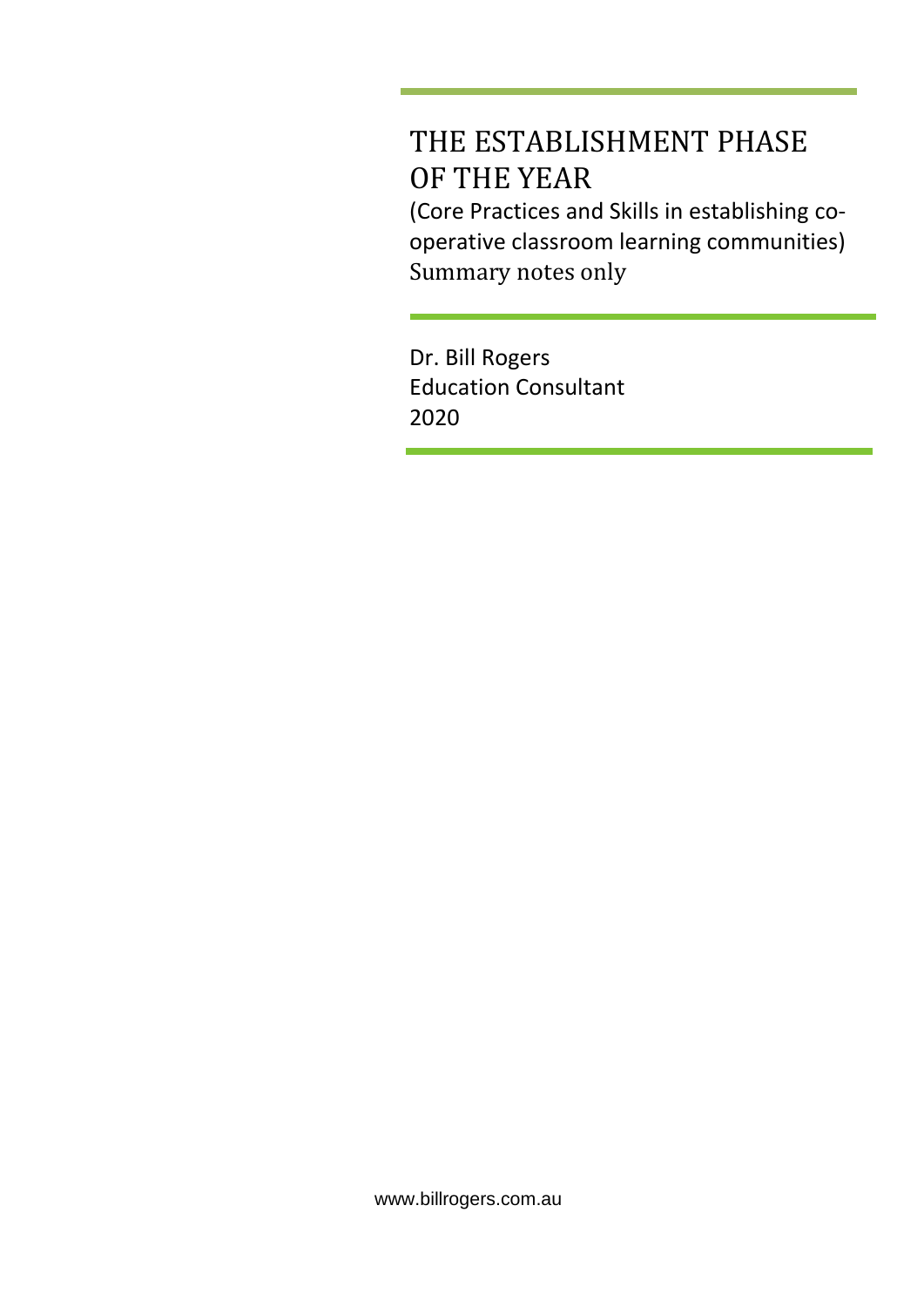The establishment phase of the year is a crucial time in the development of a class group. In terms of group dynamics there is a psychological and developmental expectation and readiness in the students regarding the teacher explaining how things will be *this* year **in our class.** The essential features of this phase necessitate we :-

- clarify the rules and routines (these are based on shared rights and responsibilities); the **right to feel safe here** (and to have a safe environment), **the right to learn** (without undue distraction and disruption), **the right to respect and fair treatment**. These rights need positive leadership by the class teacher for their protection and enjoyment by all members of our classroom community. They also need to be taught as *rights and responsibilities for all of us.* In this sense *my* right is *your* responsibility and my responsibility enables your rights. The core value, of social inclusion, fundamental respect and co-operation, lie at the heart of these core rights.

There are a number of **core routines** that enable social responsibility and co-operation in a \*learning community (a classroom) such as :-

- organising appropriate seating 'plans' or student groupings;
- clarifying our teacher role in terms of behaviour expectations and teacher *cues* to students such as :- whole-class discussion/questions, settling time, how students – fairly – seek teacher attention during whole-class teaching and during 'on-task' time; 'working noise' in a small room with 20 plus students …
- clarifying the sort of corrective discipline and consequences occurring in *this* classroom, [of course 'this' classroom should soon become 'our' classroom.]

Our behaviour management and discipline is based on the clear rights and responsibilities. Hopefully our *characteristic behaviour leadership and discipline language* will reflect this emphasis (see later). Any sense of effective behaviour leadership, discipline, behaviour and behaviour management is, of course, developed through the quality of our leadership and our ability to develop positive, workable relationships with our students. It is during this critical 'establishment phase' that we build that capacity for trust and co-operation with our students.

\*Nb In Australia the term 'learning community' is often used for 'a class' what we traditionally call *a classroom* (as a group of students, *a class group*).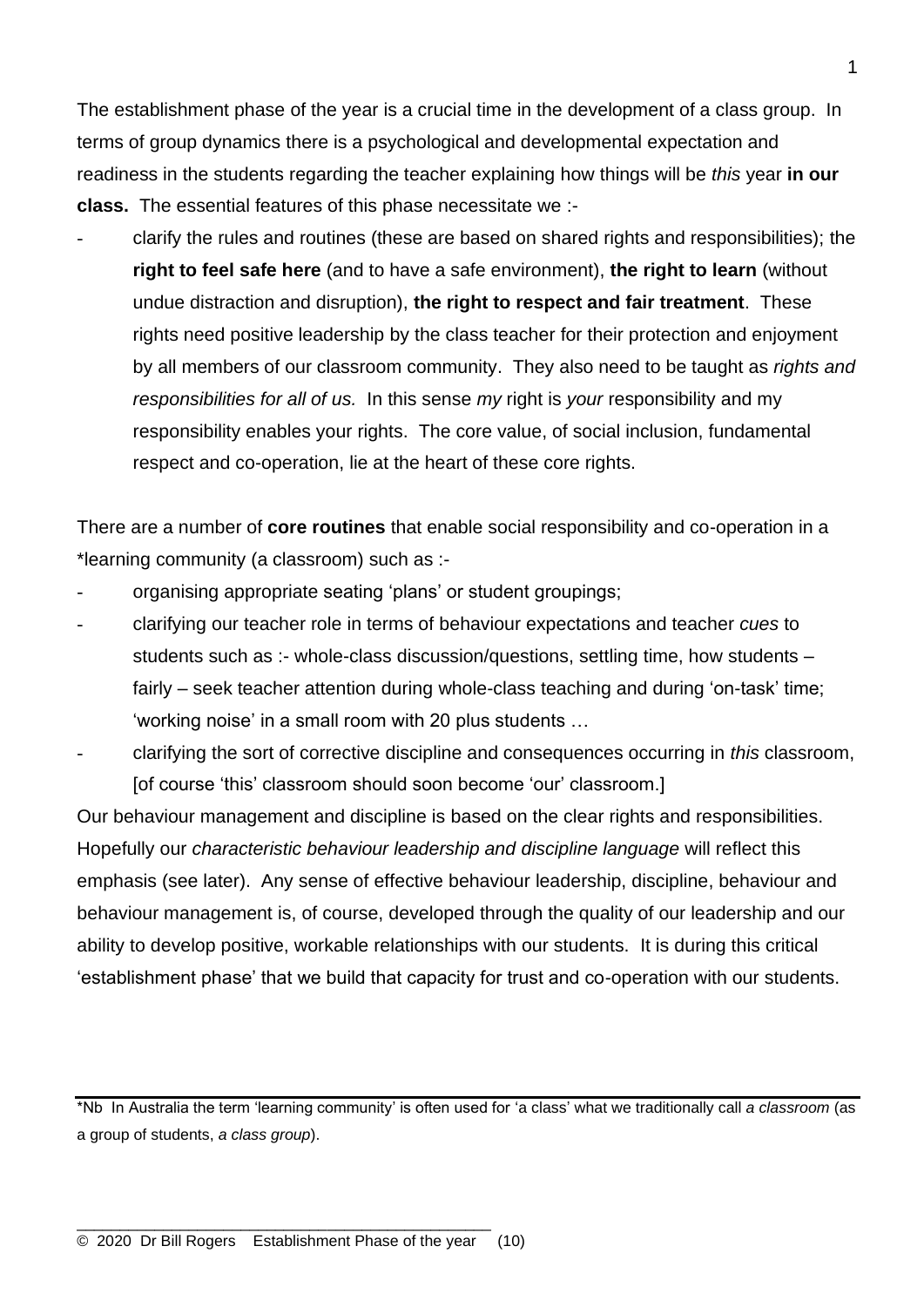### **There are basic phases in the 'life' of a classroom group :-**



### **Core routines (across all classes).**

**It is expected that all colleagues will work together on a grade-team / faculty basis to plan the establishment phase with their grades / classes :-**

### − *Establish a workable entry and exit procedure / routine.*

Consider out-of-class 'settling' *before* classroom entry (distinguishing – for our students – between 'social-time' and 'learning community time' …).

It will also be important to plan for student seating / groupings. It is not (normally) helpful to just let students sit 'where they want' for the first few weeks of term one. A thoughtful, teacher-directed, seating plan / grouping will maximize early – and potential – co-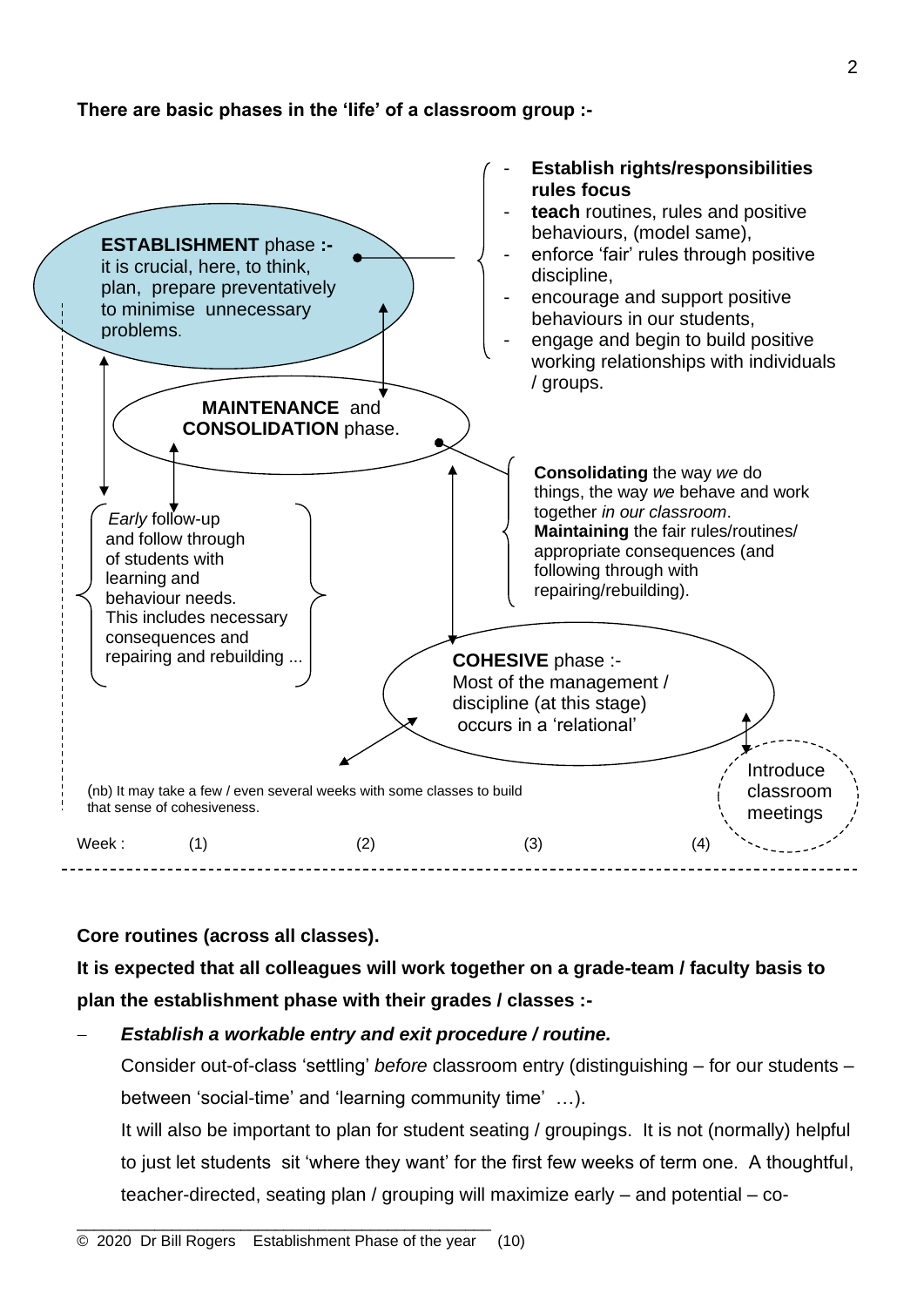operation; particularly for those students who are shy or find it difficult to easily form social engagement with their peers. Rotation of seating (across the first term) should also be considered.

- **Positive greeting to the class** (even in the corridor before going in …!) and positive ending to the day – sounds basic? It isn't; it is fundamental relational courtesy. Learn names quickly (published seat plan with names? / photos and name plan? Name games [age related?])
- − *First 3 minutes : establishing whole-class attention; initiating and sustaining of group attention.* How? Any particular 'signal' or cue(?) Wait(?), or on-board written cueing and wait(?) A brief wait can cue expectation / a long 'wait', saying nothing, can send a confusing message. Confidently step up voice (to gain attention); step down voice with tactical pausing and group-scanning. Avoid *overly* raised voice; **emphasise 'calm' group attention as the norm** from day one.

If any students are late *always* (briefly) 'meet greet and (direct to) seat'. Avoid asking why they are late *at this point* in the lesson – we can check that later. *Repeated* lateness (in the first week or so) will obviously need to be followed up with the students concerned and with senior colleagues.

*Avoid talking over significant noise* (when seeking to initiate/sustain whole class or attention during whole-class teaching phase). Use *tactical* pausing **( … )**; give general whole-class rule reminders about 'facing front', 'listening', 'hands-up' without calling out …(etc). Recall the crucial importance – as a teacher / leader – of brief, visual, scanning of class group and 'take-up time'. It can help with older students (who are behaving in distracting ways) to briefly, firmly – relaxedly and *respectfully* – describe what we see / hear (as teachers) – to cue our students' awareness and convey our behaviour expectations (*while* cueing for whole-class attention ...) ie :- **"A number of students are still talking ( … ) A few students are fiddling with pens and pencil cases ( … )<sup>I</sup> need you looking this way and listening ( … ) Thanks."** [Sometimes I will briefly add, **"It's distracting ( ...** )" -this to students fiddling with loud pencil cases / water bottles etc]. Then return to the *whole-class* cue "**Looking this way and listening ( ... ).**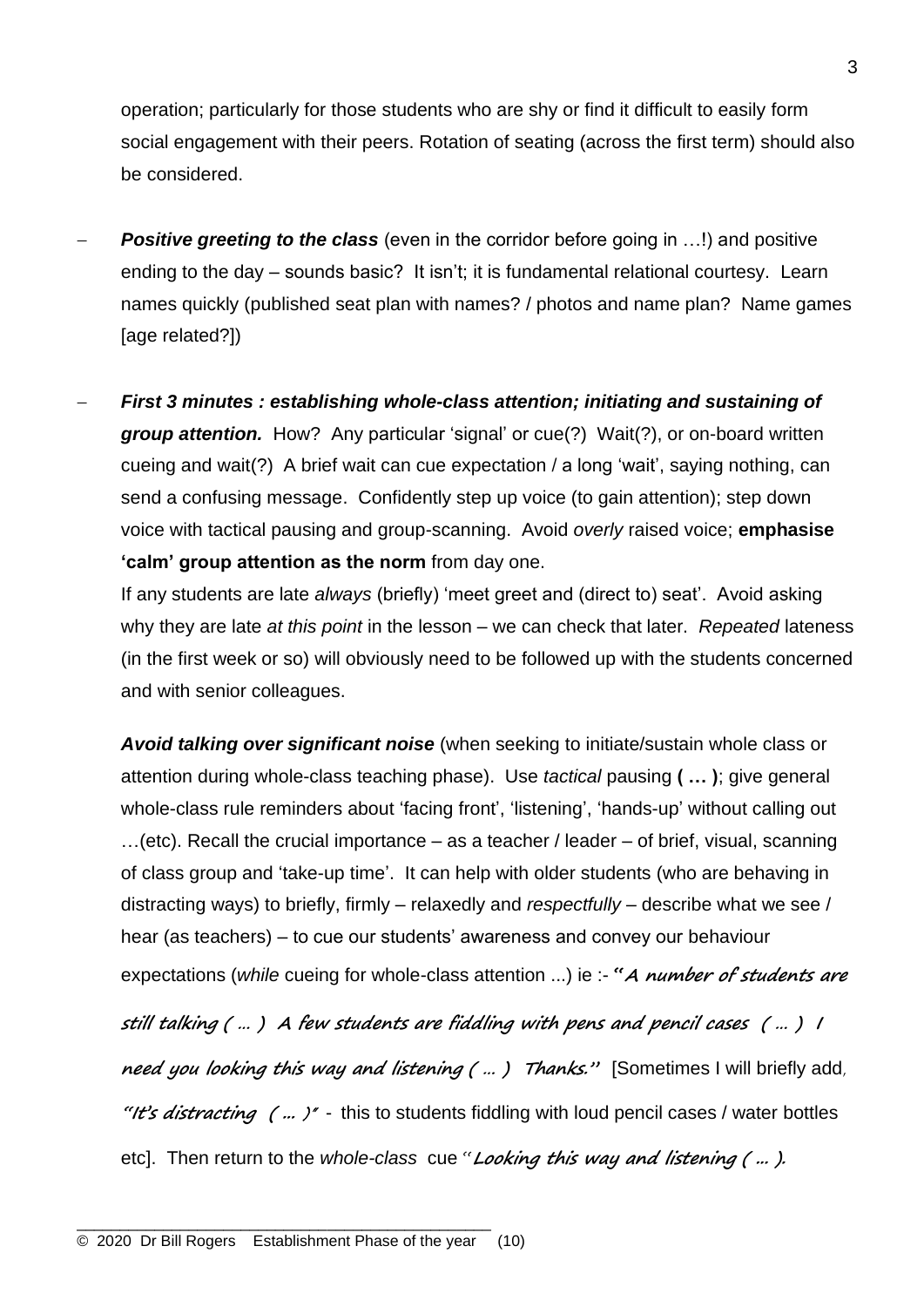**Thanks."** or **"Settling ... looking ... listening ..." or "Eyes and ears this way. Thanks."** 

(Focus on expected behaviours. Thanks is more 'expectational' than please in this context).

Our tone, our body language, needs to be relaxed, expectant, positive and confident as we 'scan' our class group (not much to ask!) Our overall 'calmness' will have a positive effect in conveying our *confident intent* (bad-day notwithstanding!)

Be sure to follow up (after classtime) with any students who have evidenced 'persistent' disruptive behaviour – to clarify *expected* behaviours to such students, one-to-one (away from the audience of their peers). Such follow-up starts *day one*. See (later) on followup. Obviously at secondary level we will have to direct the student to meet with us – say – at lunch-time, (give a time, and place; eg : the year co-ordinator's office). It is, however, crucial that the subject teacher conduct the actual follow up (see later) – with senior teacher support if necessary.

- − *Dealing with 'early' disruptions during whole-class teaching time* [distracting inattentiveness, motoric behaviours, talking while teacher is talking, calling out and talking out of turn, lateness … ] :-
	- Use non-verbal cues / reminders / directions wherever possible / appropriate;
	- Keep verbal directions and reminders brief (even incidental where possible) eg : *descriptively 'incidental*' :- "Michael ( … ) you're calling out. Remember, hands up – without calling out. Thanks." (Brief, clear.)" We give 'take-up-time' as we redirect to students who are behaving considerately. "Melissa (...) Donna (...) you're talking. This is whole-class teaching time." "Facing this way – thanks … without talking. Thanks." Briefly and respectfully *describe* the distracting behaviour, followed with a *positive behaviour direction* or *rule reminder*.
	- Use the '**Least-to-most-intrusive' principle**;
	- Use **positive corrective language** wherever possible. It is always worth discussing with our colleagues the sorts of key phrases and 'forms' of words/language expression in our characteristic discipline practice. Easy use of negative discipline language can quickly create a negative tone in our leadership of a class group (eg over use of 'don't' : "*don't* call out …", '*don't* talk while I'm teaching ..."). Rephrase as : "Hands up thanks" or "Leave the window blinds and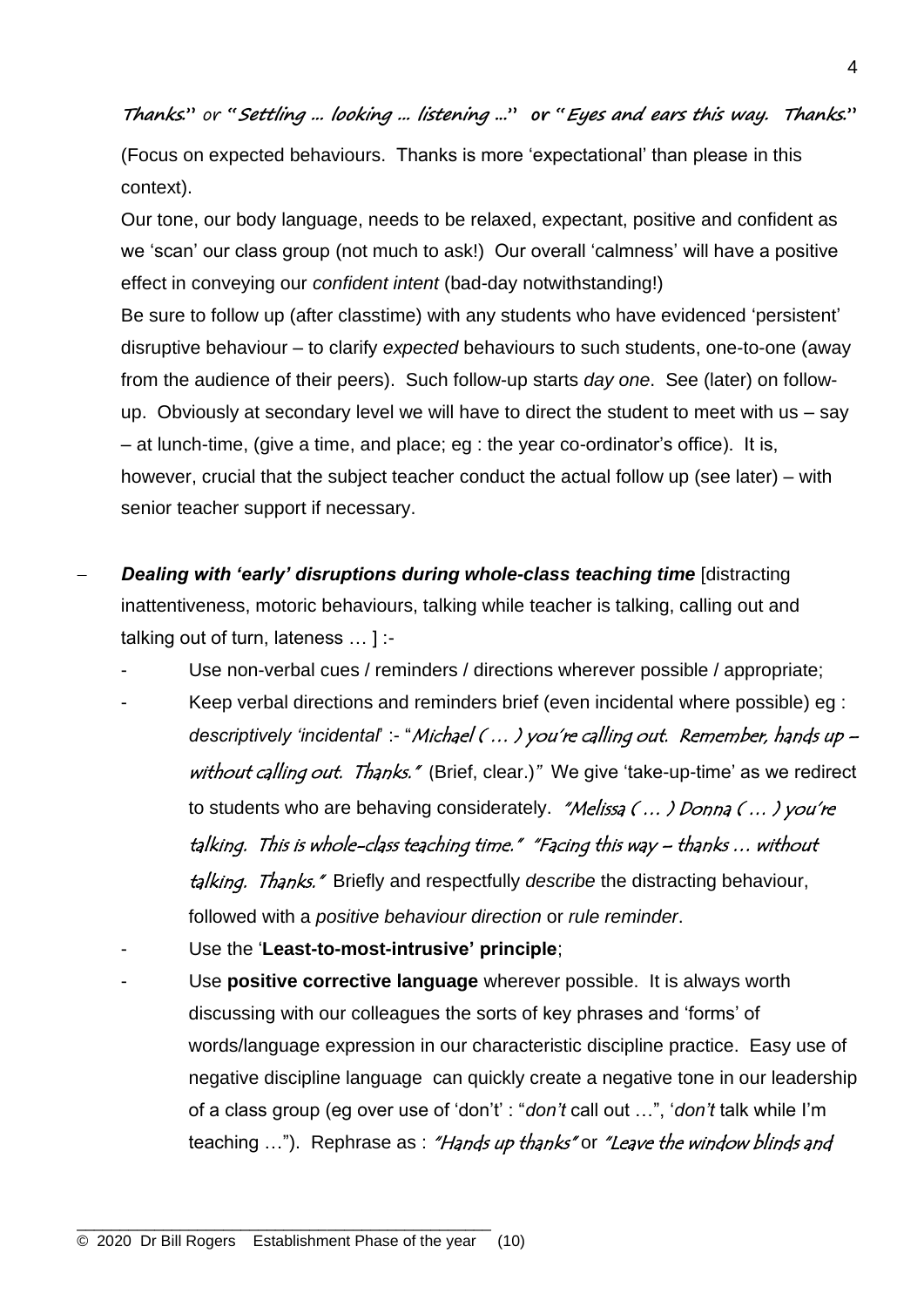*face this way (... )thanks.*" (Rather than, simply, "Don't fiddle with the window blinds.")

- Keep directions and reminders *behavioural* (ie direct or remind *to expected* or *required behaviour*) eg : "Facing this way and listening. Thanks." (Rather than "Don't talk while I'm teaching ...").
- Give *take-up-time* as expression of expectation.
- Keep the **fundamental respect** intact;
- Balance any correction with encouragement (during, or after the lesson).**<sup>1</sup>**

− *Establish (or at least clarify) at middle school, the fundamental rights, responsibilities and classroom rules* (as they fit in with relevant school-wide rules). See framework for classroom agreement (later) :-

- Keep rules simple, few in number with a positive / negative balance (eg : hands up – without calling out). Publish, **teach, encourage** and respectfully **enforce** these rules from day one. When **establishing** rules make sure there is appropriate and ample discussion with the students.
- It will help to use inclusive language when publishing the **rules on posters in the classroom** ('us', 'our', 'we', 'all', 'everyone ...') Eg The essential rights to focus on (re : rules) are :-

**We all have a right to learn well.** *To learn well in our classroom we :* … (list key elements of 'learning well') eg : get to class on time / settle/relax in your seat / hands up for shared discussion ..., cooperative working voices ...,

**We all have a right to feel safe and be treated respectfully.** *To show respect in our classroom we :* … (list key expectations of respect ie : manners, courtesy, fair treatment ...)

*We all have a right to feel safe here. To feel safe in our classroom we :* … (list key expectations re: physical / psychological safety). In a woodwork/art/food technology/manual arts class/physical education (etc) a separate safety rule/s will be carefully explained and visually posted (even on individual machines).

**<sup>1</sup>** See '*You Know the Fair Rule and Much More – making the hard job of discipline easier'*. Rogers, 3rd Edition, (2011)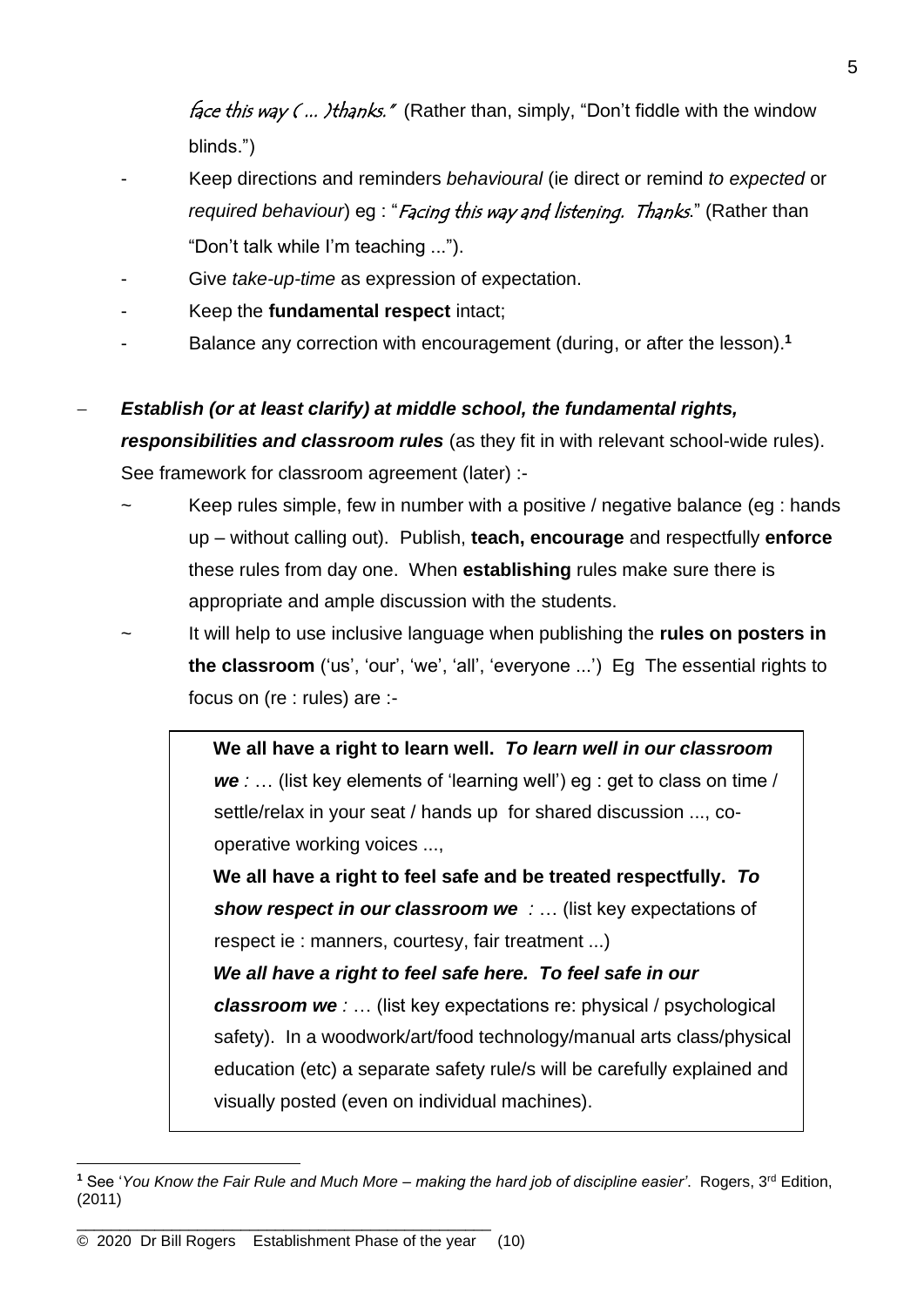- At secondary level it can help to have a *common* framework of rights and responsibilities established across the school (through form / tutor groups). This common framework is published in a user-friendly form (as posters) in each room, corridor, office area … Subject teachers (within their faculty needs) can then develop any 'subject-specific rules / routines common to that subject area**. 2**
- − *Establish, and monitor, workable communication levels in classroom learning time*. Discuss – with students – 'level-of …', 'kinds-of …', 'working noise', or 'work-talk', or 'partner-voices'. Monitor noise *level* from day one in a positive way. Balance any corrective reminder(s) with encouragement. Use noise-monitoring games where appropriate eg : 'noise meter', 'noise feedback graph'. **3**
- If early seat 'planning' / groupings are not enabling positive learning consider using a change of seat plan week 2, 3, while there is still a *general group readiness*. Invite class suggestions regarding students' awareness about who they can (productively) sit and work with; from there develop a new 'seating plan'.

A single proforma can be given to each student to invite their response eg : **"**As your teachers we are concerned about (be brief, specific, re : behaviours of concern) … we believe a change of seating plan will help with overall teaching and learning in our class … Write down the names of two students you know you can work with who will not create hassles or problems during class time. Your suggestions will be used in the new seat plan starting on  $\ldots$  " [give date when new seat plan will start]. (See Rogers, 2006b).

− *Transitions between whole-class teaching time and on-task learning time* always need some thought. During transition time noise levels naturally rise (in small classroom spaces) discuss and *teach* workable, co-operative 'partner-voices'/'inside voices/ (as compared to outside voices – corridor/playground), working/study voices ... (See Rogers, 2011 and 2015). There is more motoric behaviour at this time and place in a

**<sup>2</sup>** See also notes on : '*Developing a Student Behaviour Agreement (middle / secondary age level*' (Rogers, 2015) (on request). See also *Rules Posters Secondary* (2016) available on request. **<sup>3</sup>** See Rogers 2011 and 2006 (p 9 in these notes).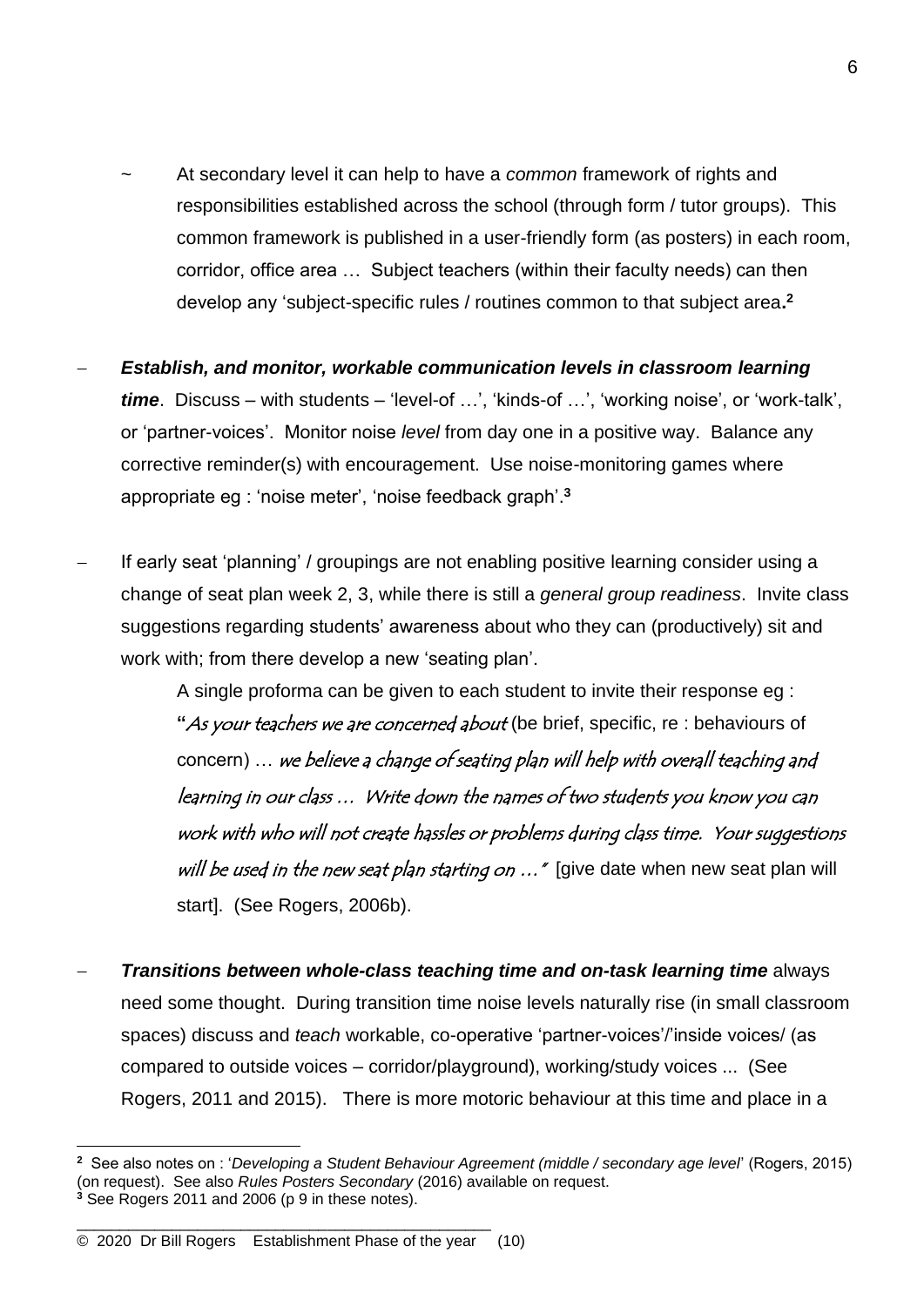lesson; students may have 'forgotten' the learning task requirements and some students may not have appropriate materials (etc). Plan for transition time with *normative routines* eg : always have spare materials (pens, pencils, paper, rulers – for those few; until we know whether it's bad-day syndrome or laziness ...); have published routines for core learning expectations (even date / margin etc …). Clarify how to fairly / appropriately get teacher assistance …; appropriate movement around the room; tidying up; work 'handed in'; pack up and leaving the room procedures.

*Plan for task clarity (particularly for visual learners and students with learning needs ...)* We will also need to differentiate learning tasks/activities/projects with some of our students. (See Rogers, 2011 and 2015b).

*Plan for task-memory and focus.* Have *visual* reminders of the task, especially standard tasks, even basics such as :- AY;WAIATDN(BBW)? The acronym reminder poster … (Ask Yourself; What am I asked to do now : regarding **book, board** or **worksheet** task'?) Use posters as visual prompts (primary level) for (eg) diary writing, spell check, *conference*-for-writing procedures …

Clarify how materials are to be utilised (eg : monitors); including simple 'pack-up' and clean-up routines. Never simply assume students will leave a room tidy, or *physically leave* the classroom thoughtfully and considerately … (plan for it). At secondary level remind the students (first half dozen lessons) **to do the next class a favour thanks ...** re : residual litter on desks/floor, straightening the furniture and leaving the room in 'orderly' way (even row by row).

How students **obtain teachers' attention, assistance and support during on-task time** is very important; clarify this day one. Teach, enforce and encourage students (in) *how* to get *appropriate* teacher assistance and in *a fair way to all*. It is worthwhile having a *routine* to deal with this task / learning assistance : a 'teacher-help table' with 'activitieswhile-you-wait' at early years and middle primary level(?); numbered hands-up routine with on-going activities till teacher 'arrives' at your desk/table(?) Class mentors can be productively employed at any age-level. At lower primary there can even be group helpers [peer monitors] on each table. A 'teacher-help board' at upper primary and secondary is widely used in schools. Students write their name (on the teacher helpboard) and **then** go on with other work until the teacher can get to them. It is made clear that they only access the teacher help-board when they have carefully read the learning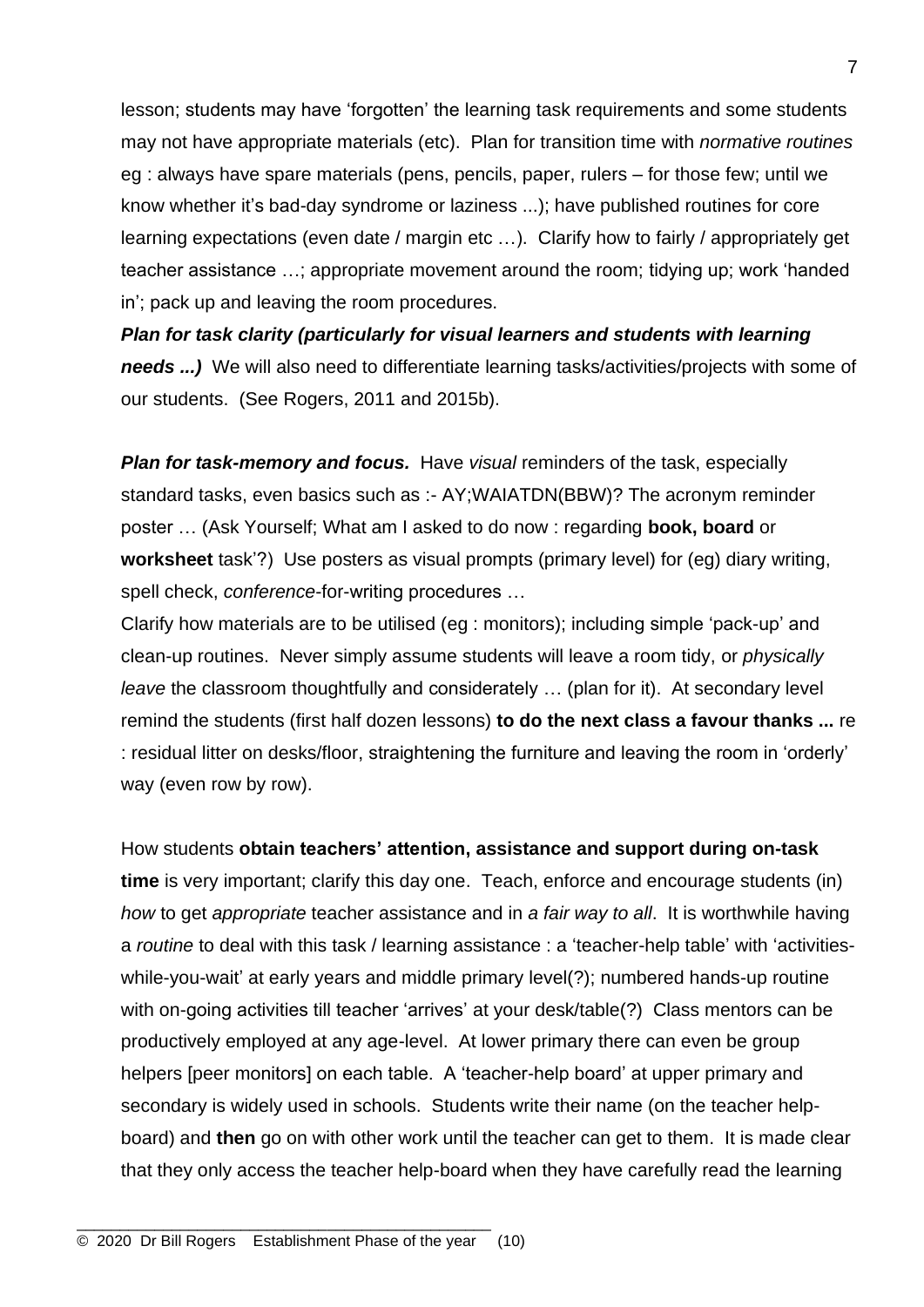activity and checked with their learning partner … Have user-friendly work sheets, or other on-going work options, that students can access until you get around to helping them one-on-one. We would normally not introduce a 'teacher-help board' until we've got to know our class(es) well and the group is reasonably cohesive.

- **Have a year-level 'cool-off time' and 'time-out' procedure** (with adequate senior teacher back-up) for repeatedly distracting / disruptive behaviours and for hostile / aggressive student behaviours. This is crucial and must be based in a clear, 'staged' (least-to-most) manageable time-out plan addressing *where* to send the student, what he does when he gets 'there', how we (as initiating teacher) follow students up later, what paperwork we access (etc). This follow-up (within 24/48 hours) is essential. (See Rogers, 2011).
- − *Class behaviour policy / plan at primary?* A student-behaviour plan or 'agreement' discussed, developed and published by the grade teacher in conjunction with the grade / class group. This plan / agreement outlines the fundamental **rights** and **responsibilities;** the **class rules** (as they relate to school rules); the **consequences** for disruptive and rights-infringing behaviour; and the **repairing / rebuilding** / (reconciliation / restitution) processes expected and encouraged. [See a framework for CLASS AGREEMENT later in these notes].

Such CLASSROOM PLANS (at primary level) often utilise class photos to 'personalise' the sense of developing class cohesion (always use probity protocols when using any photos) – see *Rogers and MacPherson*, (2014).

- − *Have a consequential framework for typical disruptive behaviours;* always follow-up and follow-through with students beyond class time. The consequential *framework* needs to consider :
	- $\sim$  The purpose of consequences (to highlight responsibility and accountability);
	- ~ Observe educational and moral considerations : Is the consequence *related* to the behaviour? Is it *reasonable*? Do we keep the basic *respect* (for student) intact?

~ **What does the student learn** from the consequence? Does the consequence have its appropriate 'degree of seriousness'?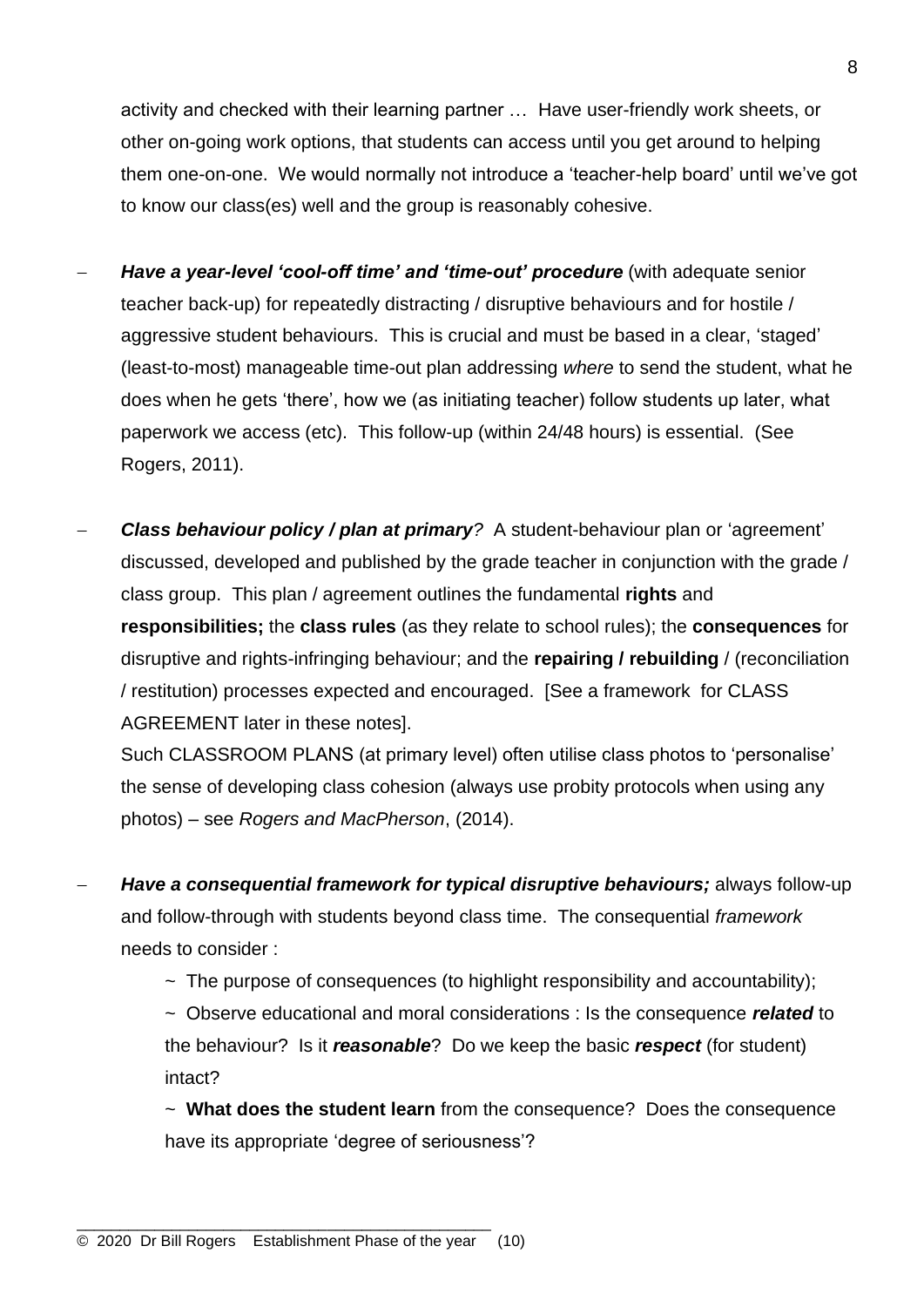There is a *significant* difference in degrees of seriousness between say : homework not done or calling out several times in class or task avoidance and, say, bullying, aggression, violence … For serious/dangerous behaviours the consequences are non-negotiable. For less serious behaviours there can be a degree of appropriate 'negotiation' (see proforma questions later).

~ Distinguish between the *primary* use of a consequence (eg : time-out) and the *secondary* use of any consequences (eg : follow-up beyond time-out with apology or restitution / repairing and rebuilding).

Obviously it is *always* worth discussing the practical details of establishment practices within your grade / faculty team each year. This review of current staff practice and skill is worthwhile; we can always learn from our colleagues. More importantly such discussion will enable a more *reasonable consistency within a whole-school approach*.

### **References**

- ROGERS, B. (2003) *Behaviour Recovery: A Whole School Programme for Mainstream Schools.* Camberwell, Vic.: ACER. (In the UK published by Sage Publications, London.)
- ROGERS, B. (2006) *Behaviour Management : A Whole-School Approach*. Second edition Sydney : Scholastic. (In U.K. London : Chapman Publ. 2006). Second edition, 2006.
- ROGERS, B. (2006) *Cracking the Hard Class : Strategies for Managing the Harder Than Average Class.* Second edition Sydney : Scholastic. (In U.K. London : Sage Publ. 2006). Second edition, 2006.
- ROGERS B. (2011) *You Know the Fair Rule and much more.* Third edition Camberwell, Victoria : A.C.E.R. (In U.K. London : Pearson Education.)
- ROGERS, B. (2015) '*Our Classroom Behaviour Plan'* [in-service notes] *on request.*
- ROGERS, B. (2015) *Classroom Behaviour* (4th Edition) London : Sage Publications.
- ROGERS, B. (2015) *Developing a Student Behaviour Agreement (Middle and Secondary Level)* [notes] – *on request*.
- ROGERS, B. and MCPHERSON, E. (2014) 2<sup>nd</sup> Edition *Behaviour Management With Young Children : Crucial Steps With Children 3 – 7 Years* London : Sage. (In Australia published by Curriculum Corporation, Melbourne).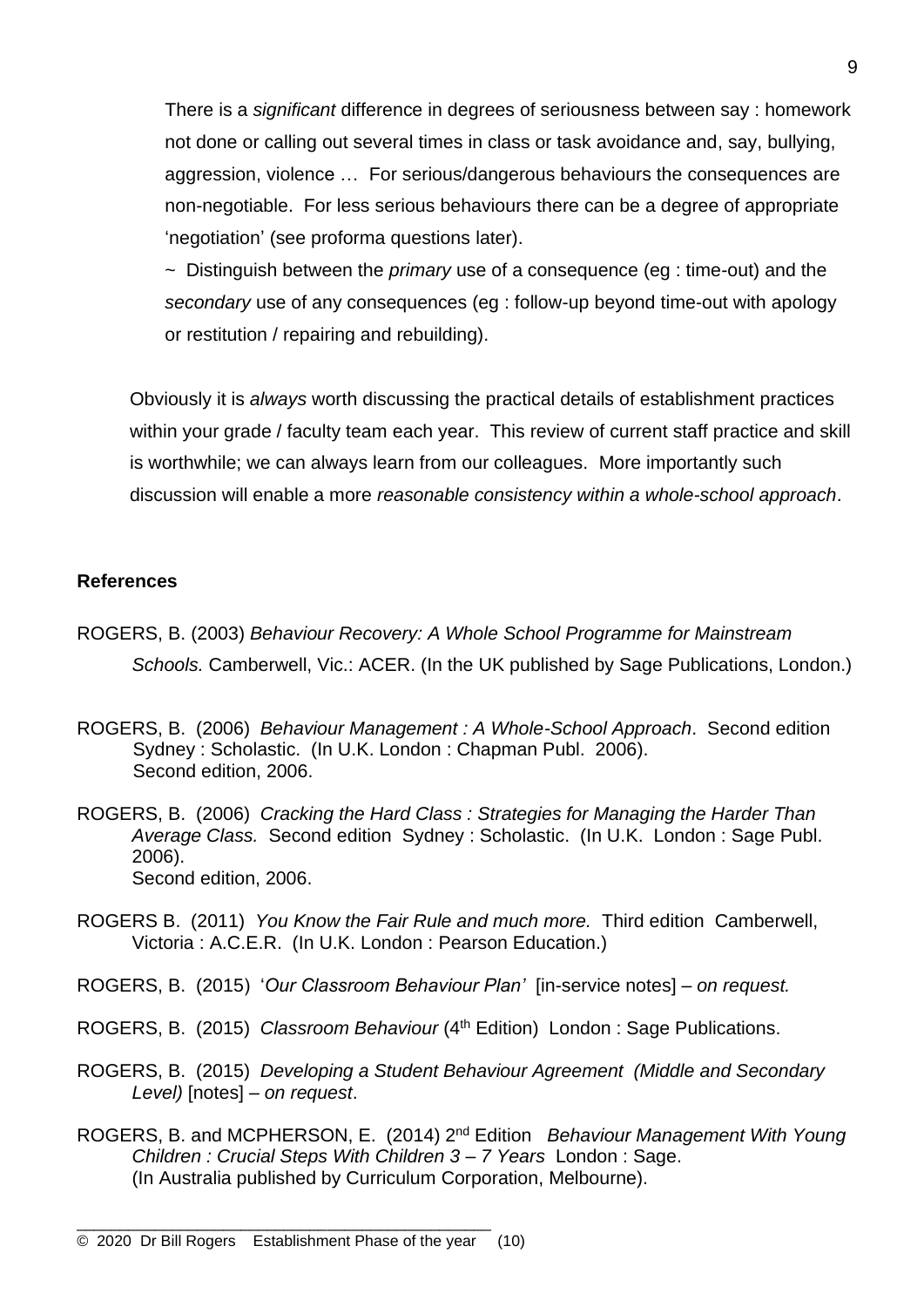# **© Dr Bill Rogers, 2016 CLASS AGREEMENT : [Behaviour Plan] COMMON FRAMEWORK**

AWARENESS RAISING : Discuss with the class issues (relating to concerns) about behaviour and effect on learning. Invite their understanding co-operation, support and a need for a common 'plan' or agreement.

This basic **framework** can be used with any age group. [The language – naturally – will be developmental to age/context…].

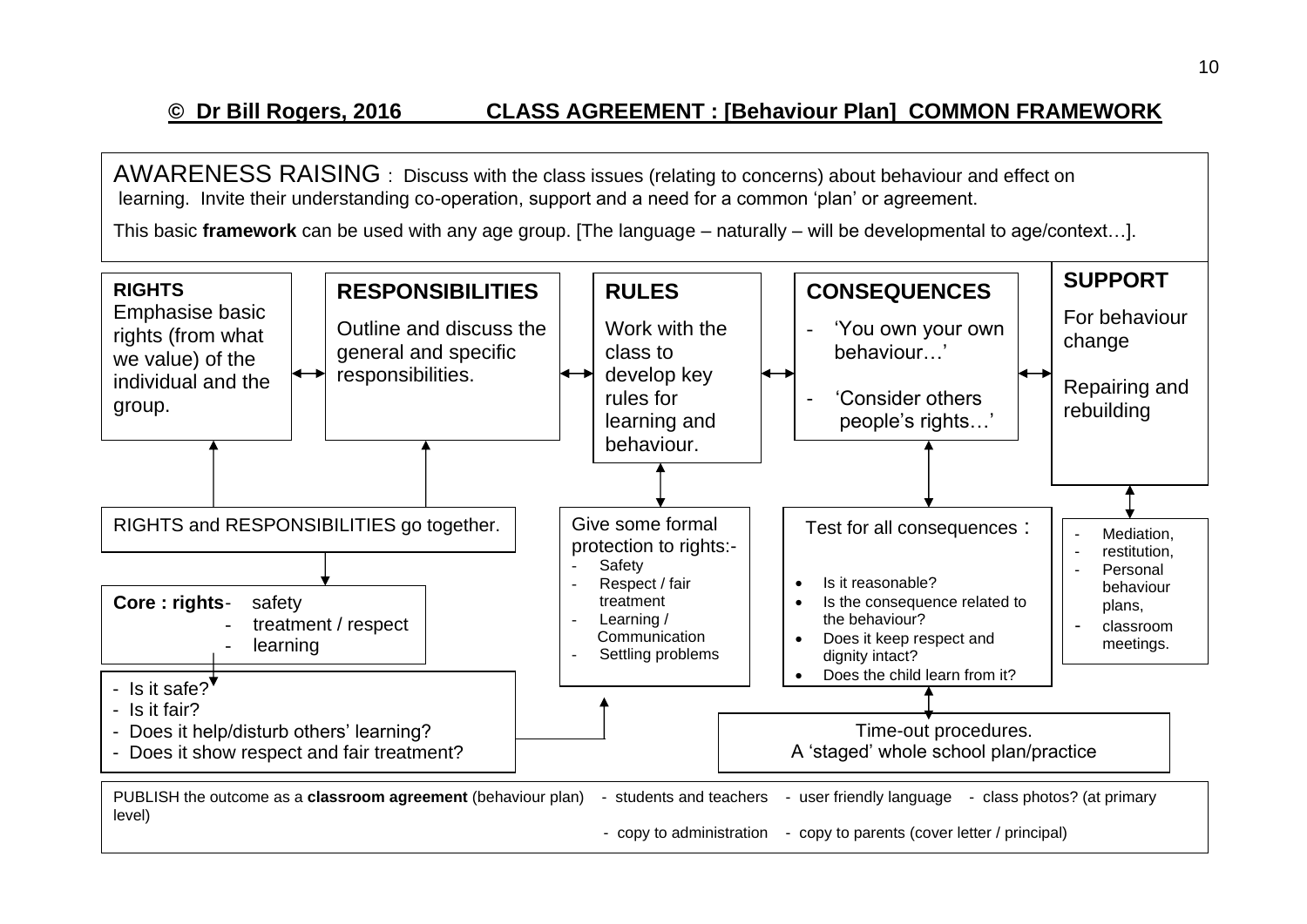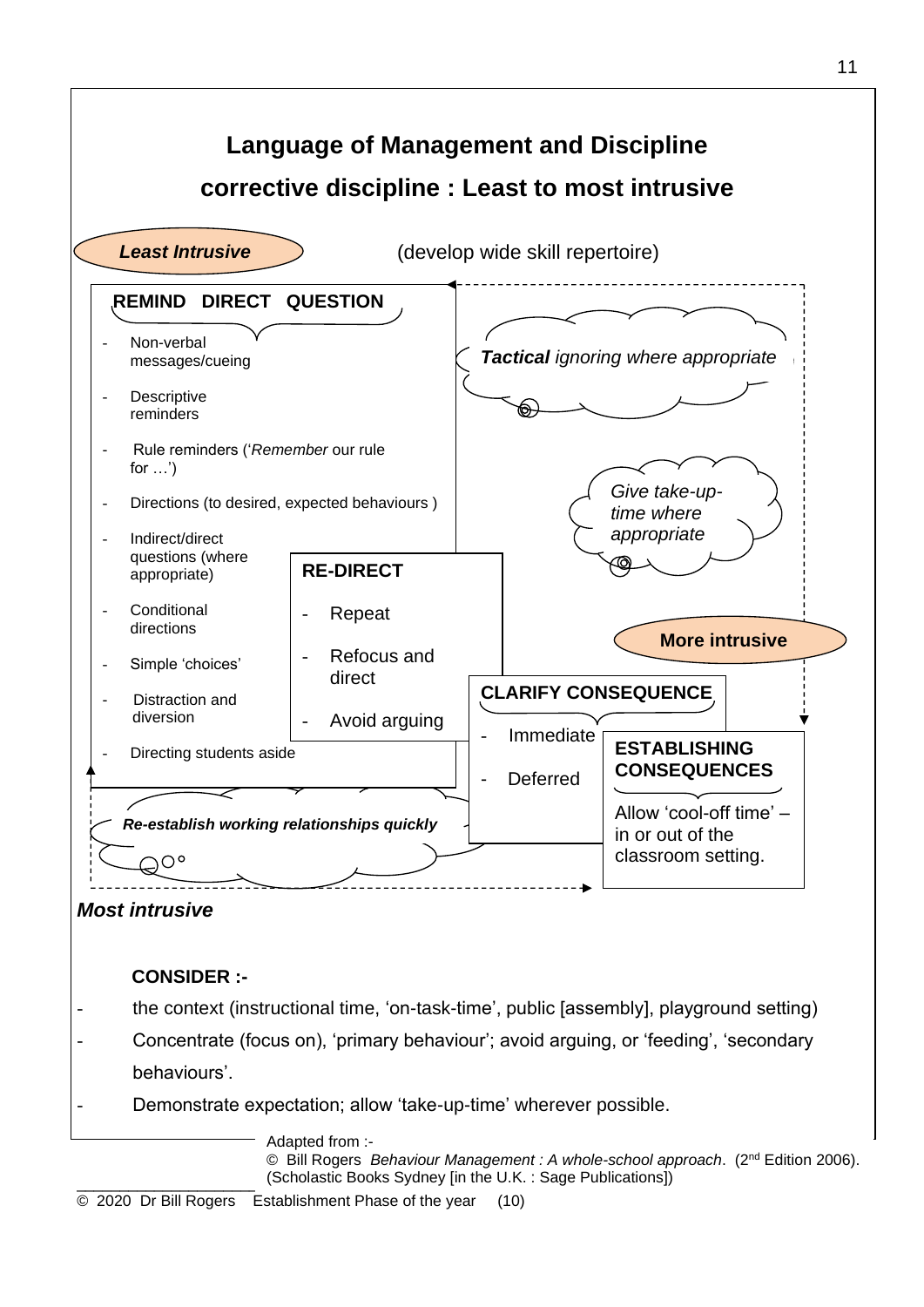### **DEVELOPING SKILLS : FOLLOWING-UP WITH STUDENTS BEYOND THE CLASSROOM SETTING.**

Consider whether the student follow-up requires a brief 'after class chat' or a more 'formal' one-to-one session (ie : behaviour interview or 'detention' time …)

Question : What will you do if the students don't turn up; how will we 'track' them? (Notebook?, Track them in other classes?, Computer tracking?, Check with other colleagues? How?)

As in all one-to-one settings with students always be aware of ethical probity. This is particularly important when the teacher is a male and the student a female. In any such extended one-to-one meeting it is advisable to have a female colleague present.

When talking with the student :-

- (1) Emphasise the fair and reasonable 'certainty' of the 'consequential process' ; show respect and fairness;
- (2) *Briefly* tune in to how the student might be feeling … (at that point) : "You're probably feeling a bit annoyed (or worried) that I've asked you to stay back for …" This alerts the student that you care, however it is not a prompt for an extended discussion on the 'justice' of the teacher following-up – consequentially – with the student.
- (3) FOCUS the student's attention and awareness back to specific behaviour/s or issues that necessitated the follow-up; explain how those behaviours / issues affect **our mutual rights** … [An individual's distracting/disruptive behaviour *always* has social implications ... affecting others' rights/feelings ... (especially learning)]. "I need to talk with you about ..." (be brief but specific re : behaviour, or task, or issue). Address the behaviour or issue – it is inappropriate, unprofessional and unnecessary to *ever* verbally 'attack' student, or use any 'detaining time' for some kind of emotional 'pay-back' lecture.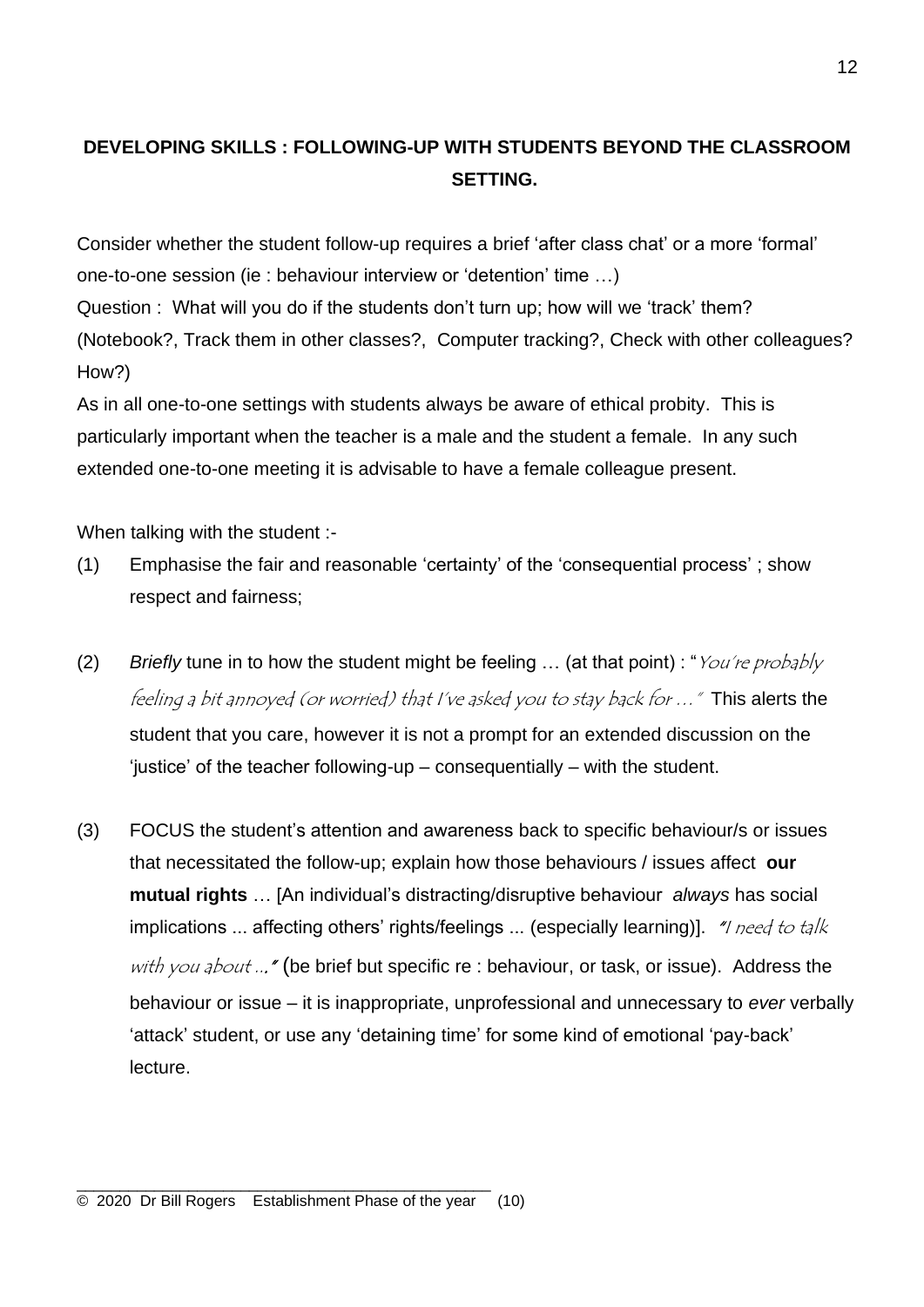(4) IF COMFORTABLE *briefly* 'mirror' (model) the student's specific disruptive behaviour to them (only in one-to-one setting) and ask their 'permission'. "Do you mind if I show you what I saw/heard when you...?" (be specific re : their distracting/disruptive *behaviour*). This 'behaviour mirroring' is purely to *illustrate – and clarify –* the student's typical disruptive behaviour(s) as we saw/heard it in classtime. It should always be done sensitively and supportively – never to embarrass or humiliate. Such 'mirroring' is only conducted one-to-one (at a non-classroom session).

NB : 'Separate' out the adult to student role; having *briefly* mirrored the behaviour, step back (physically) and 'visually' refer the student back to 'their behaviour' : " $That's$ (teacher 'points' to vacated space where they have just mirrored the student's behaviour) what it looks, or sounds, like when you call out repeatedly, [or, butt-in, or speak

to me in an inconsiderate way ..."] At this point the teacher 'beckons back' (as it were) to the vacated 'space' where they mirrored the student's behaviour. Our tone is pleasant; positive not tendentious, patronising or hectoring.

'Behaviour mirroring' can also help clarify to the student what the teacher has often seen, and heard (relative to the disruptive behaviour/s) and gives visual / kinaesthetic *specificity* to the behaviour the teacher is discussing with the student. In a longer oneto-one session the teacher can promote student awareness by using picture cues : simple drawings depicting the student's behaviour (see Rogers, *Behaviour Recovery,*  2004).

*nb* We would normally not use behaviour mirroring with students who have been diagnosed with autistic spectrum disorder.

- (5) Always invite/allow student feedback (and / or right of reply) from student, even in a brief 'after-class chat'. When students discount, or dissemble, refocus to their behaviour and responsibility :- eg "I was just joking OK*?"*
- − "It's not a joke when you (be specific) because …" *"*I'm not the only one who does that*!"*
- − "When others do that (be specific) I'll speak with them just as I am with you now. You are responsible for what you do and say."
- − "You're picking on me!"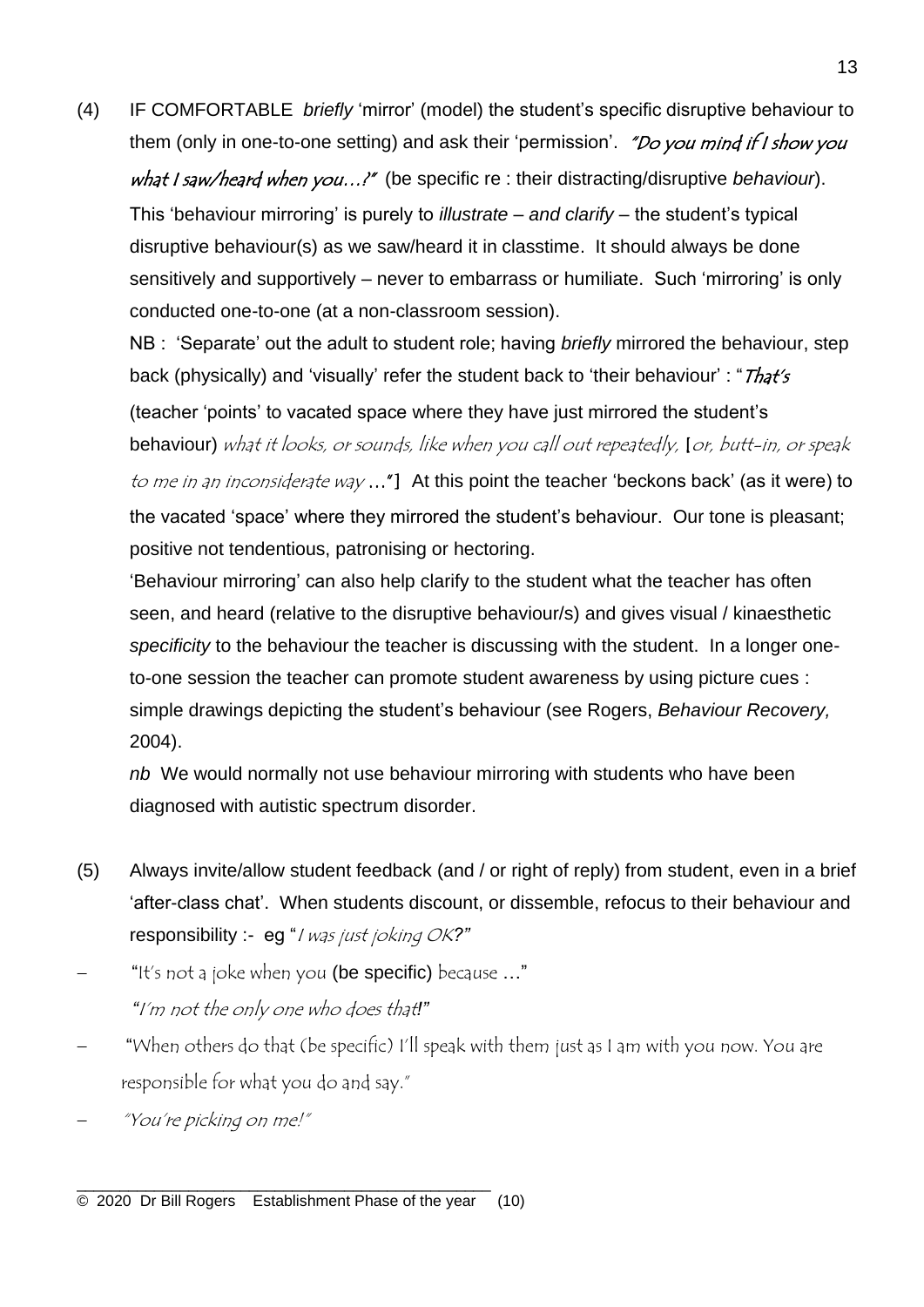− "Actually I care about how you behave and learn here, that's why I needed to speak with you away from your classmates."

On some occasions this can be a written right of reply (as during detention or time-out) see later, at end of these notes (pp 18-20).

- (6) Refer the student briefly back to the class' *student behaviour agreement* as it relates to the student's behaviour under discussion ie :as their behaviour affects the learning of others (or themselves); the safety of others; or the respect and fair treatment of others. Remind them about expected behaviour next time we're together in class ... Be clear about the expectation 'next time' (in relation to the behaviour/issue under discussion).
- (7) In 'closing off' the follow up session, always seek to separate as amicably as possible (even in a brief 'after class chat'). "Thanks for staying back to help sort this concern out with me..."

### **Summary of key protocols of one-to-one follow-up :**

- 'calm' self before 'calming' child / tune in briefly to how they might be feeling;
- avoid 'rushing' the dialogue (even in a brief five minute after-class chat);
- 'open' body language; avoid crowding their personal space;
- avoid arguing; keep the focus on the 'primary' behaviour / 'primary' issues;
- pleasant, invitational, tone (wherever possible);
- allow right of reply to student;
- refer back to the *class behaviour agreement* on rights and responsibilities.
- Focus on behaviour expectations 'next time' …
- (8) If we have had to follow-up several times (in close succession) about common behaviour concerns it is crucial to obtain senior colleague support to see if such behaviour concerns (with this student) are occurring across other classes with other teachers. This will involve 'tracking' the student's behaviour across the year-level (with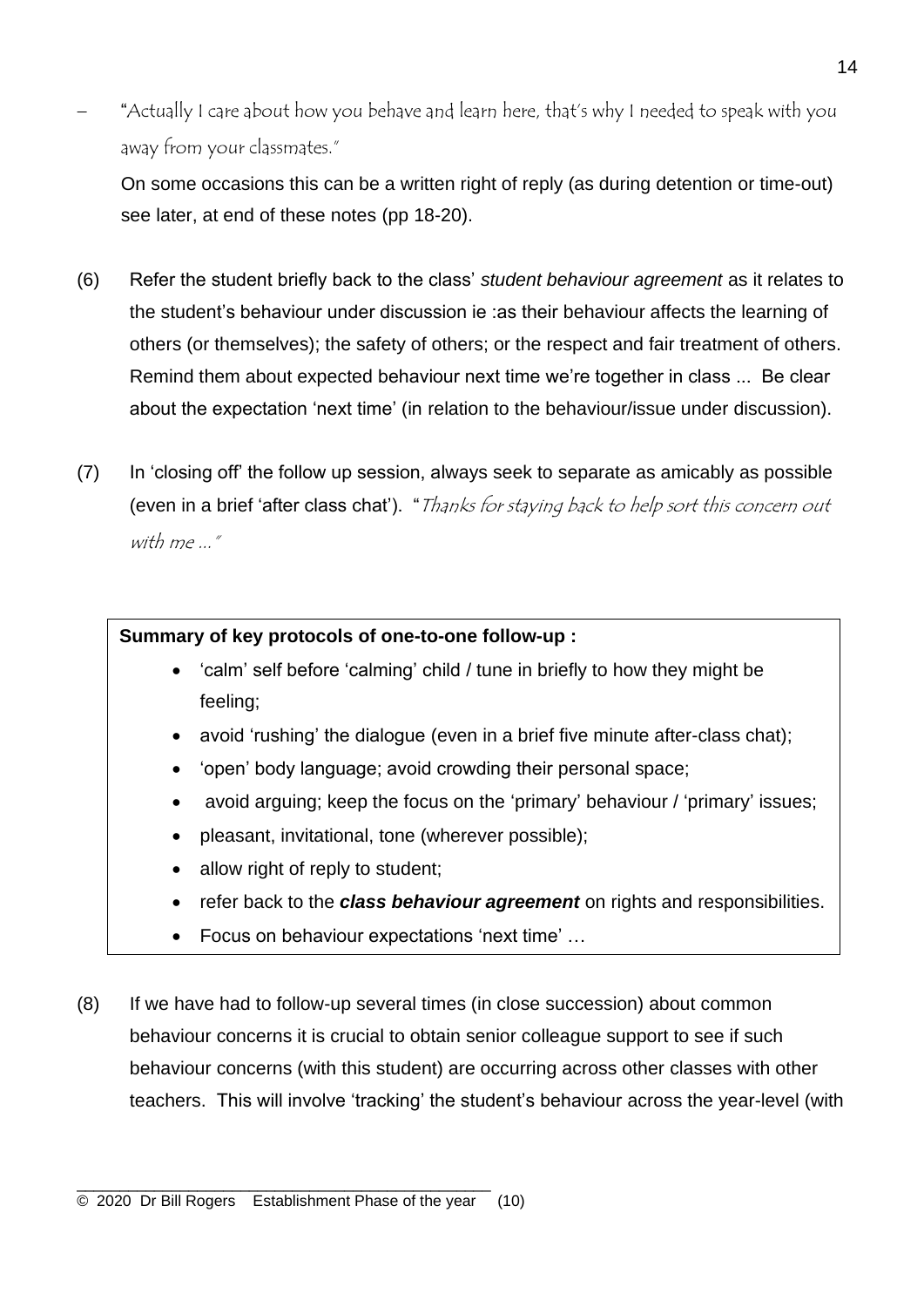other colleagues) to see if our follow-up sees a change in behaviour or attitude; if not consider a year-level *individual behaviour plan* (see Rogers, 2004). See also notes on *Summary of Individual Behaviour Support Plans*, Rogers, Notes, 2019.

# **Supporting a teacher's follow-up with students**

# **re : consequences / mediation**

There are some 'conflicts' – between teacher and student – that can get quite heated. Sometimes the language, the tone and manner of some teachers (and students) can be quite provocative; even hostile or aggressive. In the heat of the moment it's not always easy to remember that *we are the adult.*

When we follow-up with a student, one-to-one (after some cool-off-time) it is crucial that we give the student an appropriate, and fair, right of reply.

It is unprofessional, unfair and inappropriate for the teacher to keep interrupting the student when they are trying to give their 'version' of events.

Even when students distract, dissemble, overly mitigate or 'fabricate' their versions of events, or misrepresent the teacher's behaviour or discount their own behaviour, it is still professionally appropriate to give the student a reasonable hearing without frequent butting in; without continually stopping him or calling him a liar (see later).

Obviously the teacher needs to have their right of reply; to clarify (calmly) what happened, to explain their behaviour – as teacher – (even their feelings about what happened) and what they believe should fairly happen *now*.

In such sessions it will be necessary to have a senior teacher present to facilitate – even mediate – the due process. On occasions, mediation may need to be followed by necessary 'arbitration' (by the senior colleague) if such mediation is unworkable or unsuccessful. What is necessary in such 'follow-up sessions' is that the 'initiating' teacher (with whom the student has been in conflict ...) be willing to engage in an appropriate follow-up meeting with the student/s (outside of class time). *This is a teacher's normative professional responsibility***.**  This 'meeting' should be telegraphed to the student/s through the appropriate senior colleague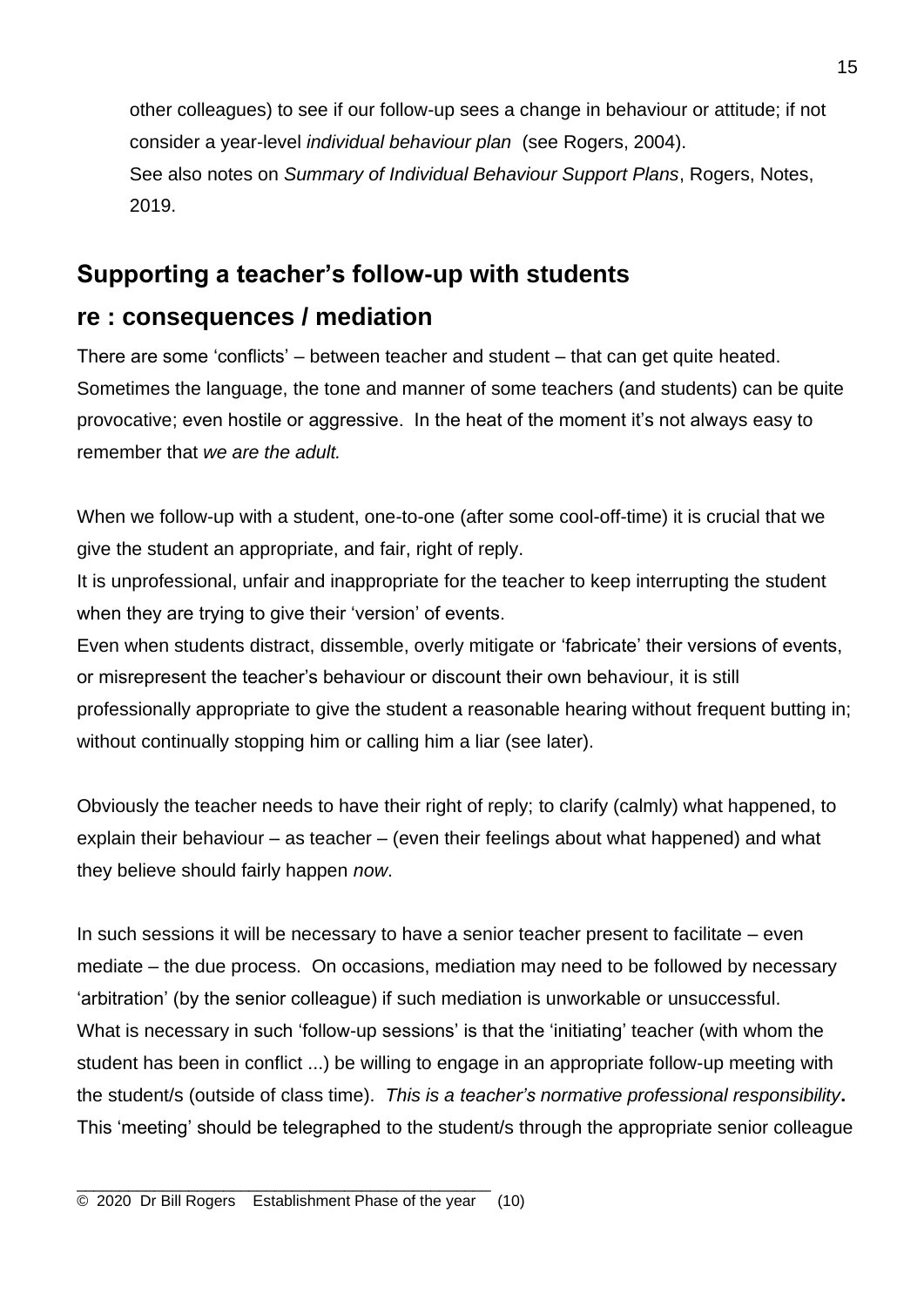(who will be present for moral and professional support, 'witness' and to support the mediation process).

There also needs to be appropriate cool-off-time between the teacher and original disruptive context (or *issue* of conflict) prior to the one-to-one meeting.

For the teacher (the one 'in conflict' with a student / or class group) it will help matters considerably if they :

- Acknowledge how the student may be feeling  $-$  at this point  $-$  (a few words to that effect can help humanise a naturally tense occasion).
- Remember we are 'the adult' in this meeting time (this is not easy).
- Follow due process allowing the student a right of reply; not butting in or calling the student a liar (even when they are). There is a difference between saying "That's not a true version of events, what actually happened was …" and "You are a liar!" Give feedback about any lying , or misrepresentation – or exaggeration, even direct lying – by the student by 'calmly' (without rushing) re-addressing the issue (as we genuinely believed it occurred).
- Avoid 'rushing the student; allow some pause time (even a few, brief, silences will often help).
- Keep the focus of the dialogue directed to the *behaviour* (of the student), or the *issue*; not 'attacking' the student.
- *At times* we will need to rightly, and appropriately , apologise for our behaviour.It is not demeaning to apologise to a student if we have said hurtful, or mean-spirited, sarcastic,things (ever, we hope, unintentionally).

At times it will help to say 'we are sorry *that* things turned out like this … '(be specific) … There is a difference between "I'm sorry *for* saying ('x', 'y', 'z') or doing ( 'x', 'y', 'z') …" and "*I'm sorry that* …" or "*It bothers me that things have turned out this way* …". Even if we're not sorry *for* what happened (ie we are not 'at fault' …) we can still be sorry "*that things have panned out this way … What can we (and the student) do (or what do we need to do) to make things better …?"*

• As a basis for 'common ground' it will help to refocus the student to our 'school agreement for …' – as it relates to the issue of *shared* rights and responsibilities in the school's 'behaviour code'. How has their behaviour affected the learning of others (let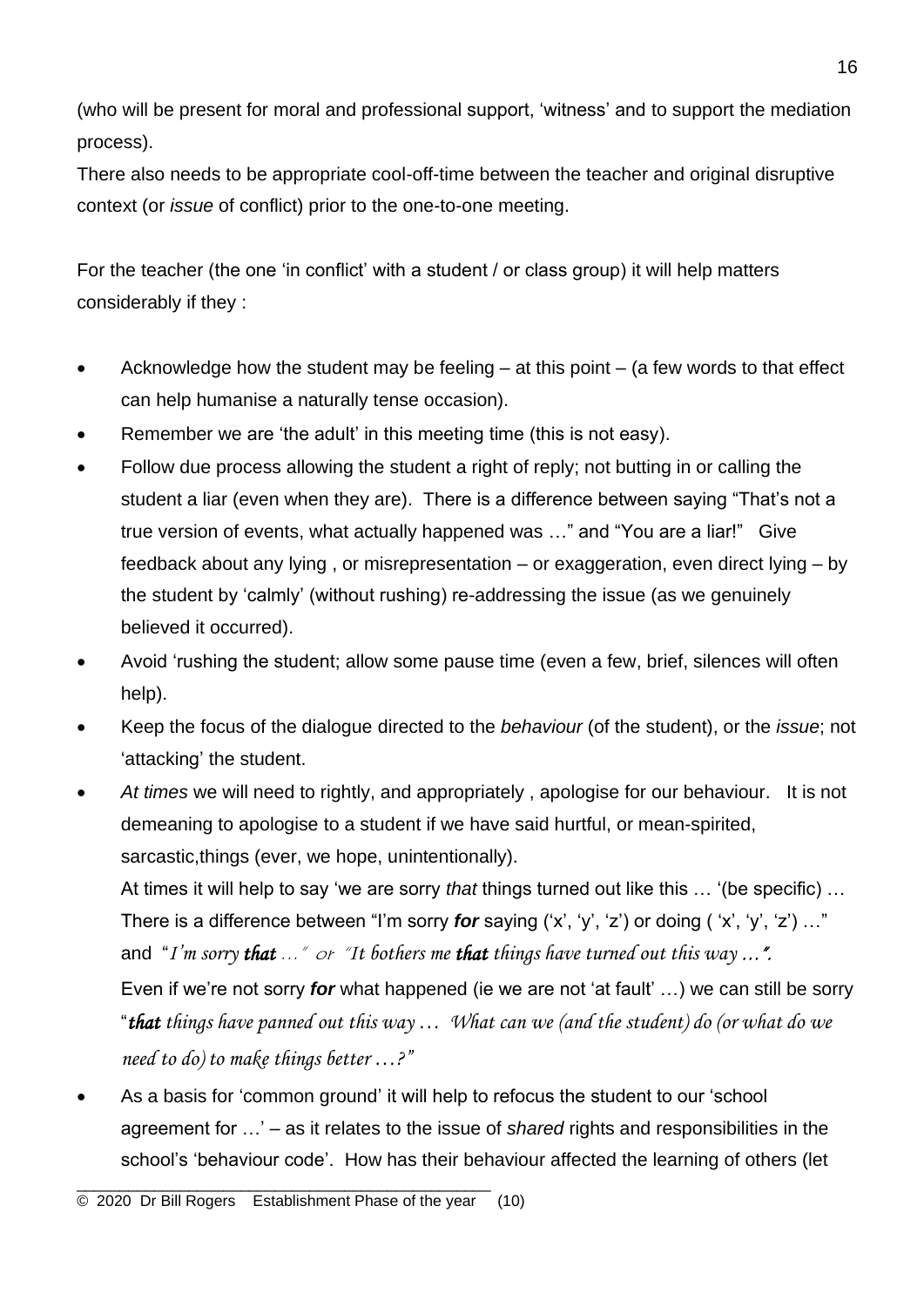alone their own learning time ...) (?); ... the teaching (?); ... treatment of others (?); ... safety of others (?); ... respect of ... others?

Ask the student what he can do to make things better from now on. In a non-patronising way it will always help to offer support : '*what can I do to help you in class to* …' (here be specific about reasonable, expected, behaviour).

Of course, the senior colleague should always help with the ebb and flow of dialogue between teacher and student, and help *both* teacher and student/s to focus on the main / primary issues at the heart of any conflict or issue of concern.

We should never excuse hostile, or aggressive, behaviour in our students *when* we're seeking to follow-up and follow-through with them in a one-to-one meeting. It is crucial, however, to remember that we are dealing with a conflict between adult and 'minor'; a young person. There is no place for pointing, gesticulating fingers; loud and raised voices; accusations of 'lying' : "You *never* tell the truth …!". There is no place for sarcasm, cheap shots, 'scoring' or threatening language … though it is (I grant) tempting at times! We will better address such follow-up and restitution if we speak, and act, with respect, courtesy and dignity (even when we don't always get the same in return!)

In other words we model what we hope to see in them.

Dr. Bill Rogers is a teacher, education consultant and author. He conducts in-services and seminar programmes across Australia, New Zealand, Europe and the U.K. in the areas of behaviour management, effective teaching, stress management, colleague support and teacher welfare. He has also worked extensively as a mentor-coach in classrooms; teamteaching in challenging classes in Australia and the U.K. {He is a Fellow of the Australian College of Educators and Honorary Life Fellow of Leeds Trinity University and Honorary Fellow at the Graduate School of Education, Melbourne University}.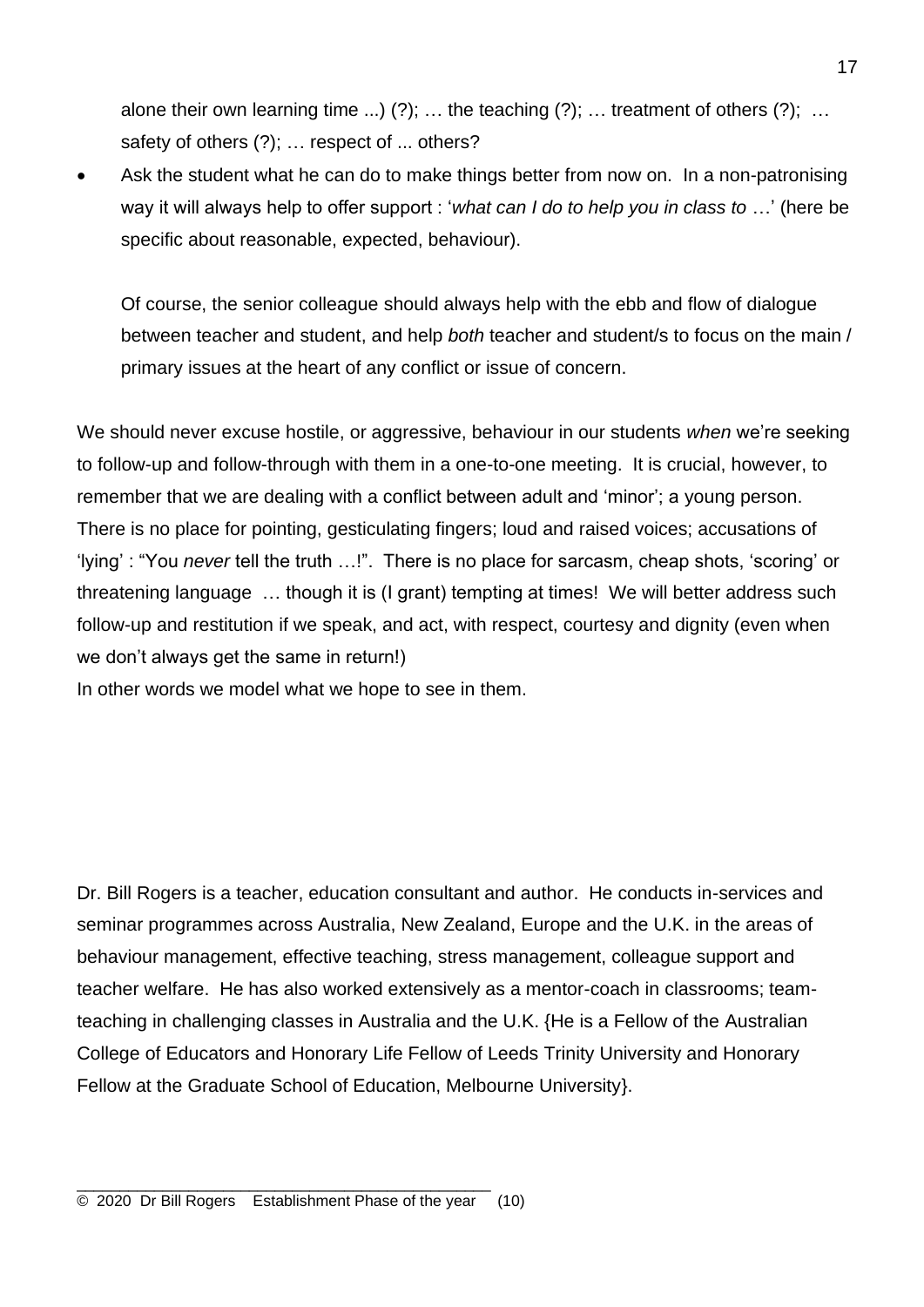### PERSONAL RESPONSE SHEET

|                                                                                               | CLASS _____________________________ |
|-----------------------------------------------------------------------------------------------|-------------------------------------|
|                                                                                               | SUBJECT ________________________    |
|                                                                                               |                                     |
|                                                                                               |                                     |
| <b>STUDENT COMMENTS</b>                                                                       |                                     |
| WHAT I DID (against our class or school rules or rights)                                      |                                     |
|                                                                                               |                                     |
|                                                                                               |                                     |
|                                                                                               |                                     |
| WHAT RULES (or rights) I BROKE OR INFRINGED                                                   |                                     |
|                                                                                               |                                     |
|                                                                                               |                                     |
|                                                                                               |                                     |
| <b>MY EXPLANATION</b>                                                                         |                                     |
|                                                                                               |                                     |
|                                                                                               |                                     |
|                                                                                               |                                     |
| WHAT I THINK I SHOULD DO TO FIX THINGS UP, or work things out                                 |                                     |
|                                                                                               |                                     |
|                                                                                               |                                     |
| TEACHER'S COMMENTS ONLY                                                                       | DATE ________________________       |
|                                                                                               |                                     |
|                                                                                               |                                     |
|                                                                                               | TOTAL EXITS FROM CLASS ____________ |
| <b>RESOLUTION REQUIRED (please tick)</b><br>I will work through the conflict with the student |                                     |
| I will arrange a time with my Year Level Co-ordinator (Home Class Issues)                     |                                     |
| I will arrange a time with the Subject Co-ordinator (Subject Issues)                          |                                     |
| I need the assistance of the Year Level Supervisor to work with me and student                |                                     |
| RETURN TO YEAR LEVEL CO-ORDINATOR (as soon as possible)                                       |                                     |
|                                                                                               |                                     |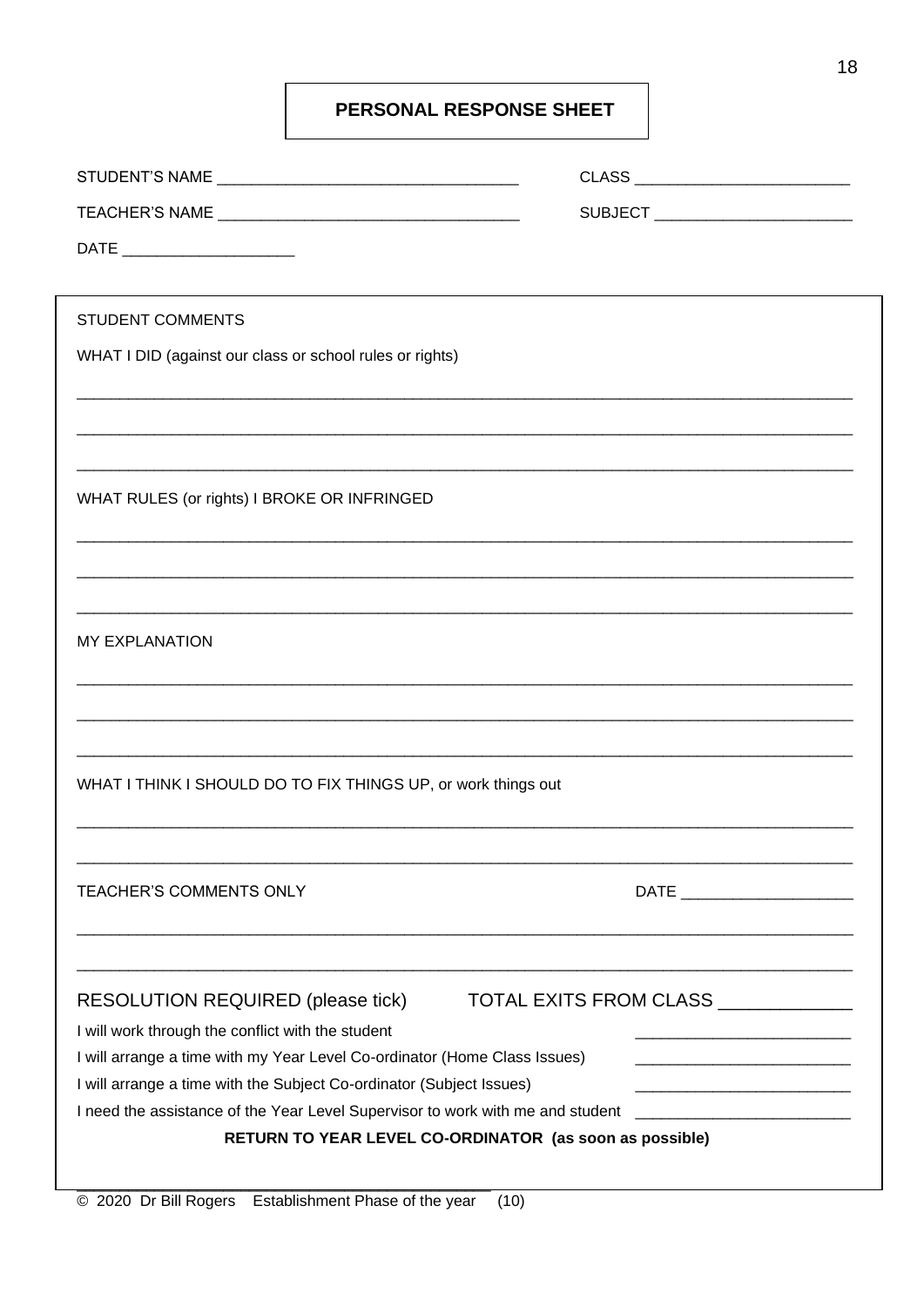

2. What rule was broken?